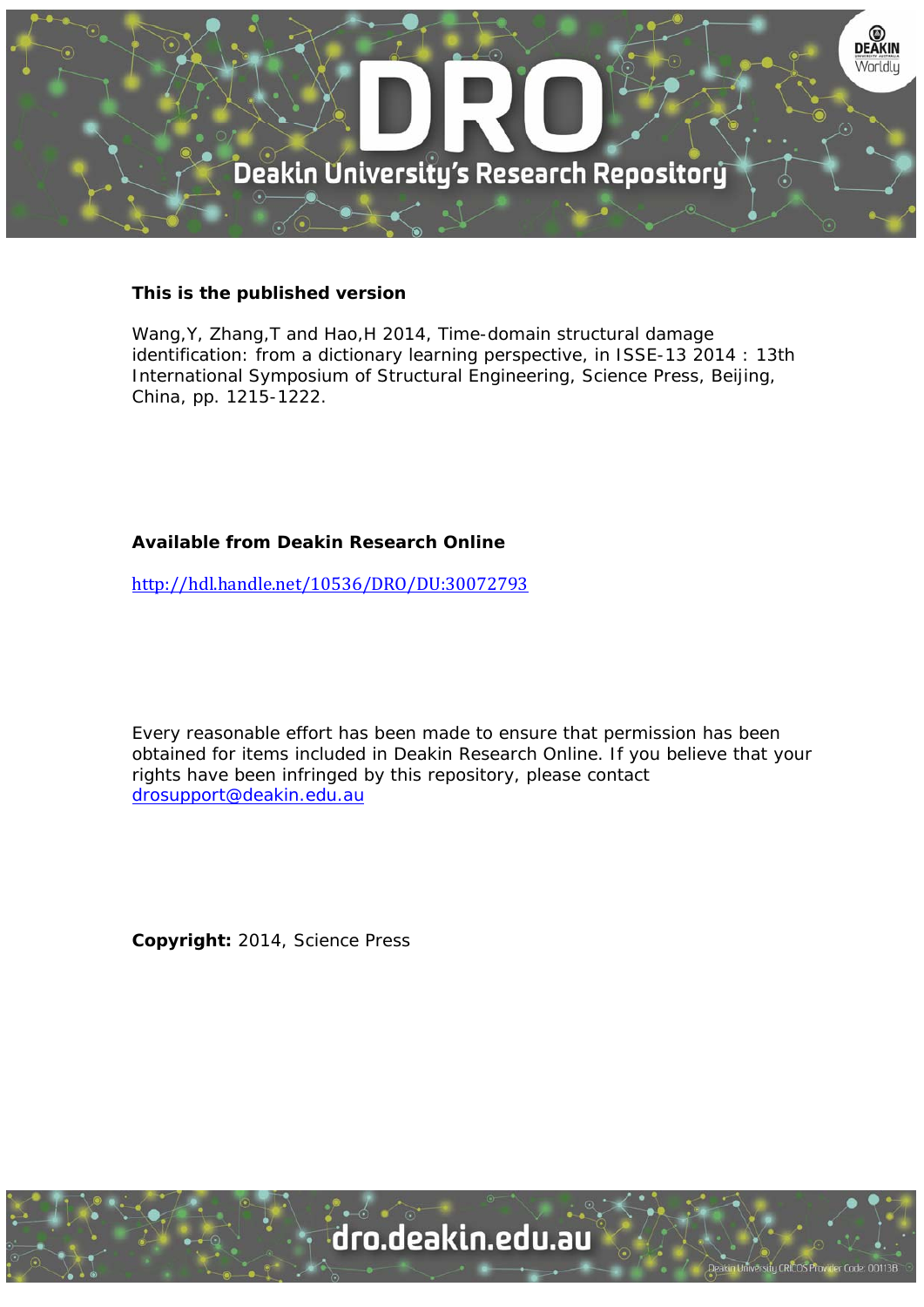## **TIME-DOMAIN STRUCTURAL DAMAGE IDENTIFICATION: FROM A DICTIONARY LEARNING PERSPECTIVE**

Ying Wang<sup>1[\\*](#page-1-0)</sup>, Tong Zhang<sup>2</sup> and Hong Hao<sup>3</sup>

*1 School of Engineering, Deakin University, Geelong, Australia. 2 School of IT, the University of Sydney, Sydney, Australia. <sup>3</sup> School of Civil and Mechanical Engineering, Curtin University, Perth, Australia.*

## **ABSTRACT**

Structures inevitably deteriorate during their service lives. To accurately evaluate their structural condition, the methods capable of identifying and assessing damage in a structure timely and accurately have drawn increasing attention. Compared to widely-used frequency-domain methods, the processing of time-domain data is more efficient, but remains difficult since it is usually hard to discern signals from different conditions. In fact, the signal processing fields have observed the evolution of techniques, from such traditional fixed transforms as Fourier, to dictionary learning (DL). DL leads to better representation and hence can provide improved results in many practical applications. In this paper, an innovative time-domain damage identification algorithm is proposed from a DL perspective, using D-KSVD algorithm. The numerical simulated soil-pipe system is used for verifying the performance of the proposed method. The results demonstrate that this damage identification scheme is a promising tool for structural health monitoring.

## **KEYWORDS**

 $\ddot{ }$ 

Damage identification, civil infrastructure, pattern recognition, dictionary learning, time-domain

## **INTRODUCTION**

The safety, integrity and stability of civil infrastructure are critical to every nation, due to their enormous investment, long service period, and negative impacts after failure. Therefore, structural health monitoring (SHM) has received increasingly more research attentions in the last two decades, and become a viable technique for protection of civil, mechanical and aerospace structures. As its core component, damage identification strategies have been extensively studied. For vibration based SHM system, the majority of studies focus on two groups of approaches. For the first group, damage identification can be achieved through finding the variation of predefined damage indicators. Most of the damage indicators are based on modal parameters (Alvandi and Cremona, 2006), e.g., change of natural frequency (Salawu, 1997), mode shape curvature change (Pandey *et al.*, 1991), and modal strain energy change (Shi *et al.*, 2000). The advantage of this kind of approaches is that they are solely based on experimental results without the requirement of numerical models, and hence computationally efficient. However, these methods suffer from the difficulty of discerning the variations caused by noise and environmental factors, from those caused by structural damage. Thus, the computational accuracy of damage indicators becomes increasingly unreliable for complex structures. Therefore, more research efforts have been placed on the second group of

<span id="page-1-0"></span><sup>\*</sup> Corresponding author: Tel: (+61)3-52272106, Email[: ying.wang@deakin.edu.au](mailto:ying.wang@deakin.edu.au)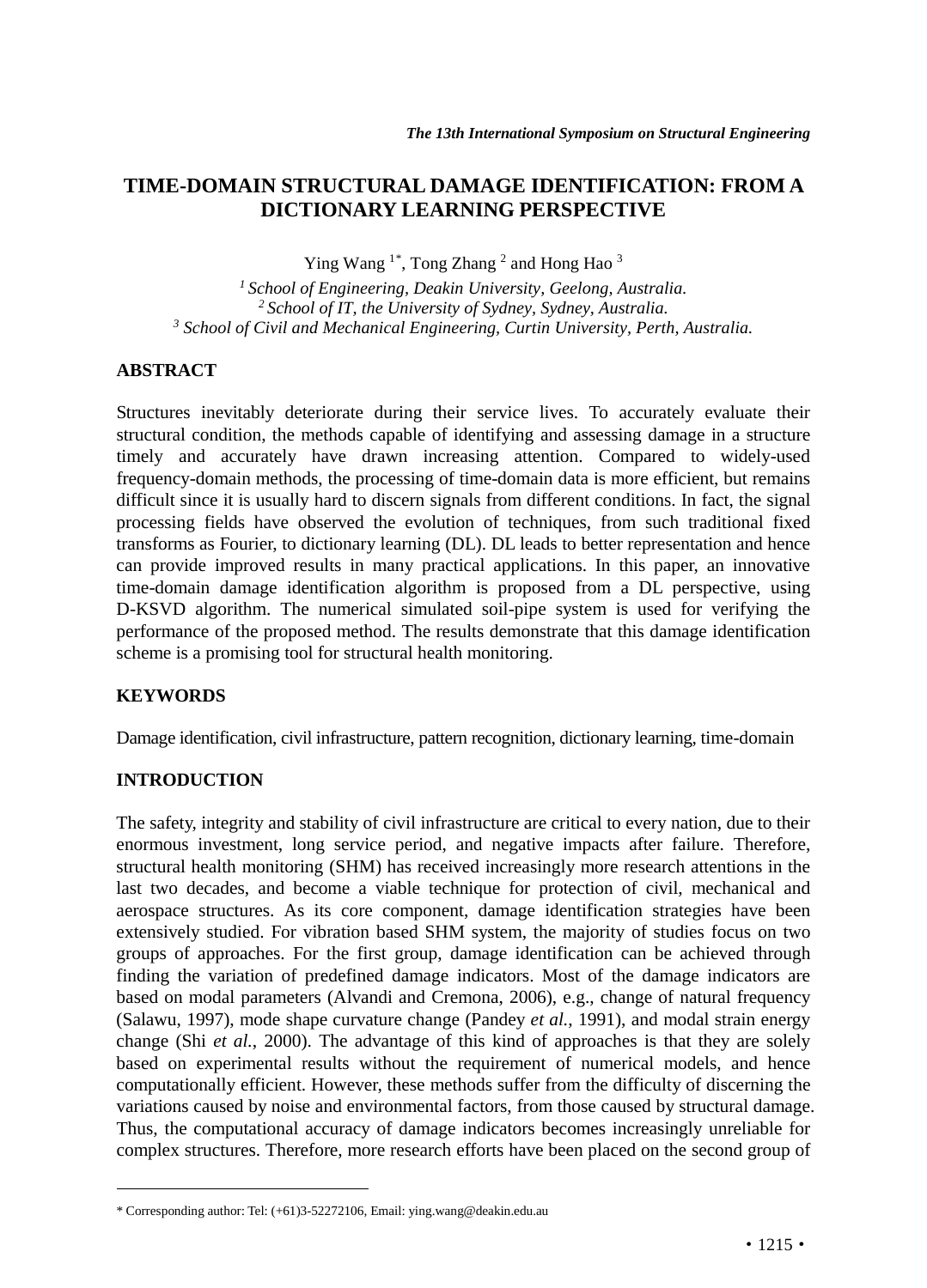damage identification approaches since 2000, i.e., inverse / model updating method (Friswell, 2007). This kind of approaches requires the integration of both numerical models and experimental results. The computed damage features based on numerical models are compared to those obtained from tests. The discrepancies between them are minimised through iteratively updating the parameters of the numerical model, which is a typical optimisation process (Jaishi and Ren, 2006). Although such methods are theoretically sound and have the potential to analyse complex structures (Brownjohn *et al.*, 2001; Domaneschi *et al.*, 2013), the high computational costs of the numerical simulation (e.g. finite element analysis) limited them from being used for on-line SHM systems.

To realise such on-line SHM framework, a damage identification strategy must be efficient and effective. Time-domain data are more suitable for on-line SHM systems, as the data conversion from time-domain to frequency-domain is not necessary (Wang *et al.*, 2013; Ay and Wang, 2014). However, it remains difficult since it is usually hard to discern signals from different conditions. Further, it may lack the physical meaning. Under this condition, a new modelling theory that is capable of discerning different structural conditions from time-domain data is in demand. In essence, damage identification can be regarded as a process of data interpretation and understanding, which is a typical pattern recognition problem. Among the state-of-the-art pattern recognition technologies, sparse coding has proven to be an extremely powerful tool for acquiring, representing, and compressing high-dimensional signals (Wright *et al.*, 2010) and can be used as a structural pattern classification scheme.

Recently, Wang and Hao (2013a, 2013b, 2014) proposed and developed an innovative damage identification scheme based on sparse representation and *l*<sup>1</sup> optimization. Generally, data acquired from a structure under one specific condition will be different from those under other conditions. Therefore, data under each condition can be regarded as a representation of a unique structural condition. If the different conditions are defined as various damage types, locations and severities, and all the signals representing those structural conditions are collected, a "data dictionary" can be constructed. Then, when there is a new signal associated with an unknown structural condition, we just need to find the closest pattern from the "dictionary" to match this new signal. This pattern can be used to represent the pattern for the new signal. The classification of the monitoring data will lead to damage classification, localisation, and quantification.

In fact, the signal processing fields have observed the evolution of techniques, from traditional Fourier or wavelet transforms, to dictionary learning (DL), especially sparse DL (Rubinstein *et al.*, 2010). The linear decomposition of a signal using a few atoms of a learned dictionary, instead of predefined ones, such as Fourier or wavelet, usually leads to better representation and hence can provide improved results in many practical applications such as reconstruction and classification (Mairal *et al.*, 2008). This has been demonstrated in areas, including face recognition (Zhang and Li, 2010), image denoising (Elad and Aharon, 2006), and classification (Mairal *et al.*, 2012).

In this paper, we propose an innovative time-domain damage identification method from a DL perspective. The theory and application of DL and its implementation will be presented in Methodology section. Then, a complex pipe-soil interaction system (Wang and Hao, 2013a) will be used to demonstrate the performances of the proposed method. The data in time-domain are directly used to learn a discriminative dictionary for classification. The numerical simulation results demonstrate that the performance of the proposed method is promising for time-domain damage identification.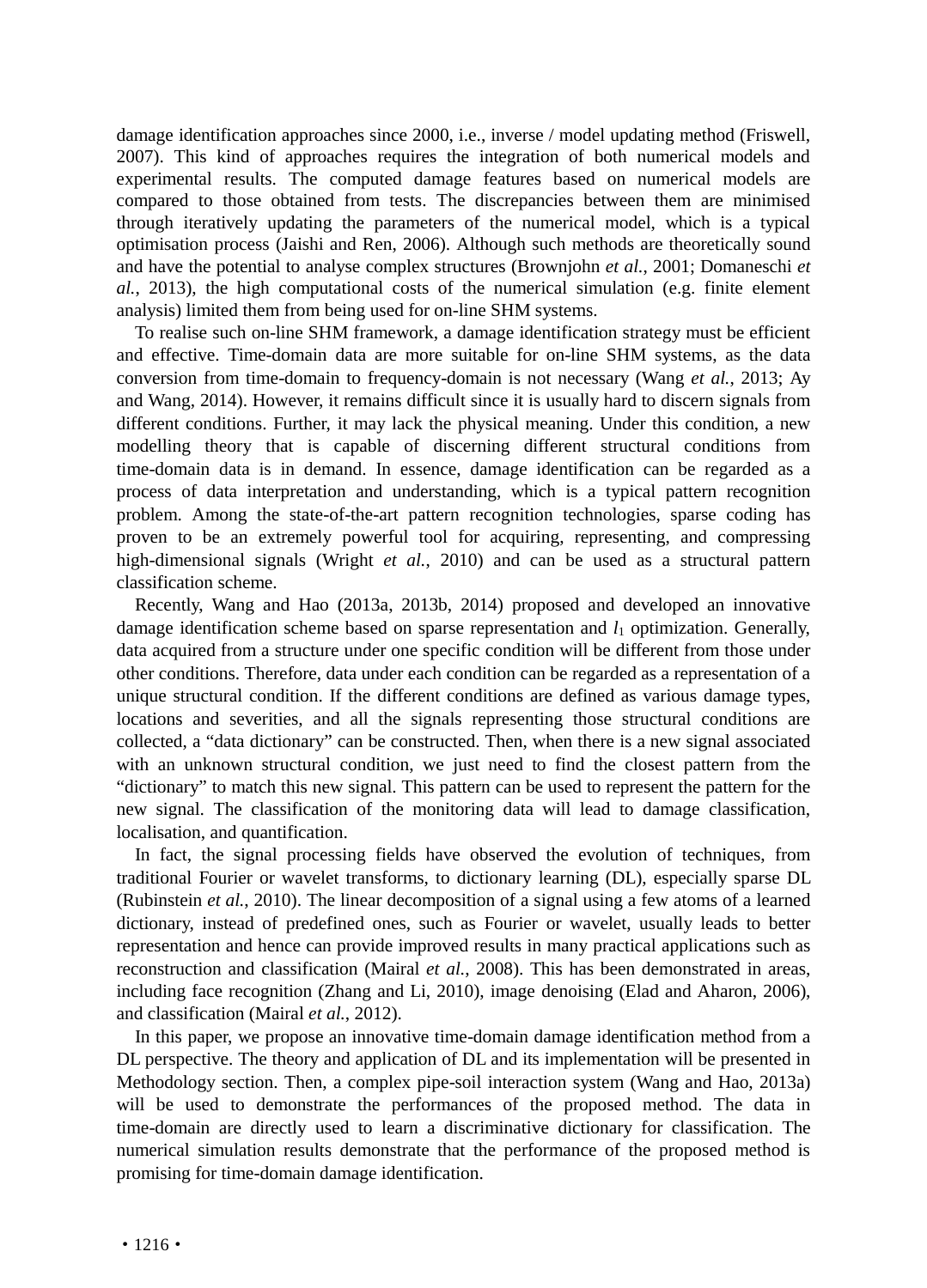#### **METHODOLOGY**

#### *Dictionary Learning*

The signal representation is a pivotal step in signal processing and pattern recognition. The idea of representing a signal in a dictionary is actually not new. Traditionally, this is achieved via signal transforms. In 1960s, the Fourier transform emerged as a basis that describes a signal in terms of its frequency contents (Rubinstein *et al.*, 2010). In theory, every signal can be uniquely represented as a linear combination of basis, or dictionary atoms. In SHM, it is still a dominant technique in vibration-based damage identification. In 1980s and 1990s, more flexible non-linear transforms were pursued, as sparser representations and more efficient transforms were required (Rubinstein *et al.*, 2010). Wavelet-based methods are the most important contributions at that time. Together with Fourier transform and many others, they are regarded as analytic dictionaries, with predefined basis. Generally, a signal can be linearly represented by projecting it onto a fixed subset of  $K < N$  basis elements:

$$
\boldsymbol{x} = \sum_{n \in I_k} (\boldsymbol{\varphi}_n^{\mathrm{T}} \boldsymbol{x}) \boldsymbol{\varphi}_n = \sum_{n \in I_k} \alpha_n \boldsymbol{\varphi}_n \tag{1}
$$

where  $\{\boldsymbol{\varphi}_n\}_{n=0}^{N-1}$ *N n n*  $\varphi_n\bigg|_{n=0}^{N-1}$  is a given basis of  $\mathbb{R}^N$ , such as Fourier, which can be regarded as a fixed dictionary.  $\alpha_n$  is the coefficient of each element in the dictionary. When  $\alpha = {\alpha_n}_{n=0}^{N-1}$  $\boldsymbol{\alpha} = \left\{\alpha_n\right\}_{n=1}^{N-1}$ becomes sparser (more zeroes), the representation will become more efficient.

In the second half of 1990s, the idea of DL has been proposed to represent a given signal. Through learning process which optimise the dictionary efficiency, the learned dictionary can achieve better results than its predefined counterparts (Mairal *et al.*, 2008). The signal reconstruction can be represented as:

$$
x = D\alpha \tag{2}
$$

where  $D$  is the dictionary. The difference between Eqs (1) and (2) is that  $D$  is not confined itself as a collection of fixed basis. The flexibility makes a sparser dictionary possible, which can increase the representation efficiency and performance.

One typical DL method for image processing is the K-SVD algorithm, which learns an over-complete dictionary from a training dataset of natural image patches (Aharon *et al.*, 2006). However, K-SVD is not suitable for classification tasks because it only requires that the learned dictionary could faithfully represent the training samples. Based on this method, Zhang and Li (2010) proposed an algorithm called discriminative K-SVD (D-KSVD) for face recognition. The results show that the learned dictionary and the corresponding classifier are better modelled for sparse-representation-based recognition. This paper will implement D-KSVD method into damage identification algorithm and investigate its performances.

#### *Implementation of DL in Damage Identification*

In Wang and Hao (2013a, 2013b, 2014), it is assumed that a new signal *x* associated with a condition *j* can be represented as a linear superposition of the training data associated with the same condition:

$$
x = \alpha_{j,1} x_{j,1} + \alpha_{j,2} x_{j,2} + \dots + \alpha_{j,n_j} x_{j,n_j}
$$
 (3)

where  $\alpha_{j,n_i}, n_i = 1, \dots, n_j$  are the representation scalars for the new signal.  $x_{j,n_i}$  is the number  $n_i$  signal vector ( $n_i = 1,...,n_j$ ) associated with structural pattern *j*. Further, **x** can be represented in terms of dictionary as Eq. (2), where  $\boldsymbol{\alpha} = [0, ..., 0, ..., \alpha_{j,1}, \alpha_{j,2}, ..., \alpha_{j,n_j}, 0, ..., 0]^T$  is a coefficient vector whose entries are mostly zeroes except those associated with pattern *j*, and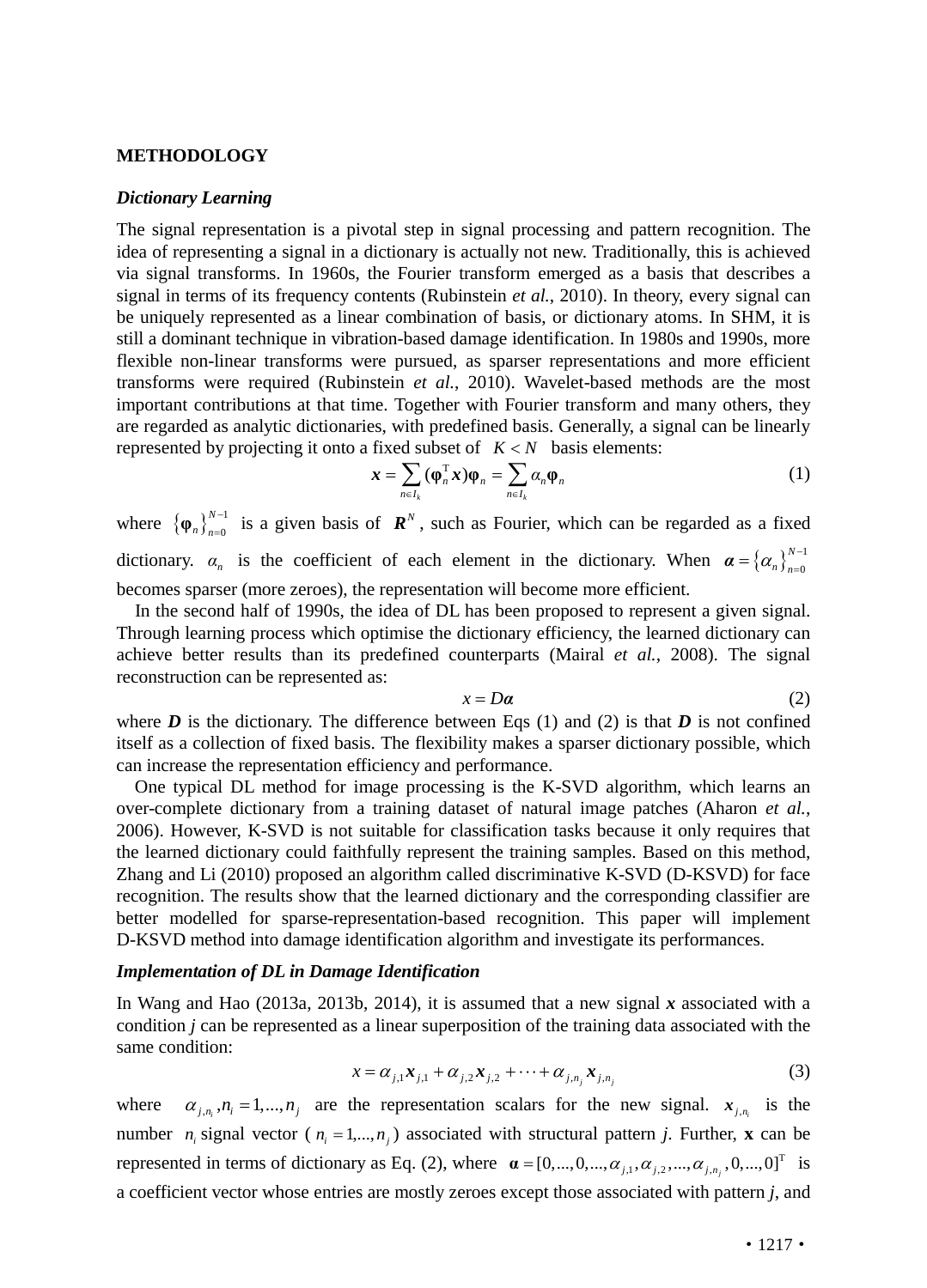$D = [x_{1,1}, x_{1,2}, ..., x_{1,n}, x_{2,1}, ..., x_{m,n}]$  is the data dictionary.  $\alpha$  is mathematically sparse, and thus the damage identification problem becomes to find sparsest  $\alpha$  through an optimisation process:

$$
\boldsymbol{\alpha} = \arg\min \|\boldsymbol{\alpha}\|_p \quad \text{s.t.} \quad x = D\boldsymbol{\alpha} \tag{4}
$$

where  $\|\cdot\|_p$  is  $l_p$  norm.

In Wang and Hao (2013a and 2013b), *D* was constructed using frequency-domain data, after performing FFT on time-domain test data, i.e., structural acceleration responses under impact hammer tests. However, this kind of operation will highly increase the computational efforts. Based on D-KSVD method, the dictionary can be trained efficient and discriminative, without the data conversion process from time-domain to frequency-domain. This is achieved by introducing a linear classifier  $H = W * a + b$  and using K-SVD to find the globally optimal solution for all the parameters  $\langle D, W, \alpha \rangle$  simultaneously. The formulated optimisation problem is:

$$
\langle \boldsymbol{D}, \boldsymbol{W}, \boldsymbol{\alpha} \rangle = \arg \min \left\| \left( \frac{\boldsymbol{Y}}{\sqrt{\gamma} * \boldsymbol{H}} \right) - \left( \frac{\boldsymbol{D}}{\sqrt{\gamma} * \boldsymbol{W}} \right) * \boldsymbol{\alpha} \right\|_2 + \beta * \|\boldsymbol{W}\|_2 \quad \text{s.t.} \quad \|\boldsymbol{\alpha}\|_0 \leq T \tag{5}
$$

where  $Y$  is the set of input signals,  $H$  the label of the training images,  $W$  the parameter of the classifier, and  $\gamma$  and  $\beta$  are scalars controlling the relative contribution of the corresponding terms. The detailed process of D-KSVD method can be found in Zhang and Li (2010).



Figure 1. Flowcharts for two algorithms

The flowcharts for DISC algorithm and DL-based algorithm are shown above. As can be seen, the DL-based algorithm is more concise, which does not include time-frequency conversion step. The classification method is also different. For original DISC algorithm, the classification is based on the calculation of residue describing comparison between signal under unknown condition and those in dictionary. In contrast, the DL-based algorithm achieves classification based on the learning/optimisation results.

### **RESULTS AND DISCUSSIONS**

#### *Numerical Simulation*

In this study, vibration responses of a pipe-soil model in the impact hammer test is simulated with commercial software ANSYS. A simplified FE model for this system is shown in Figure 2.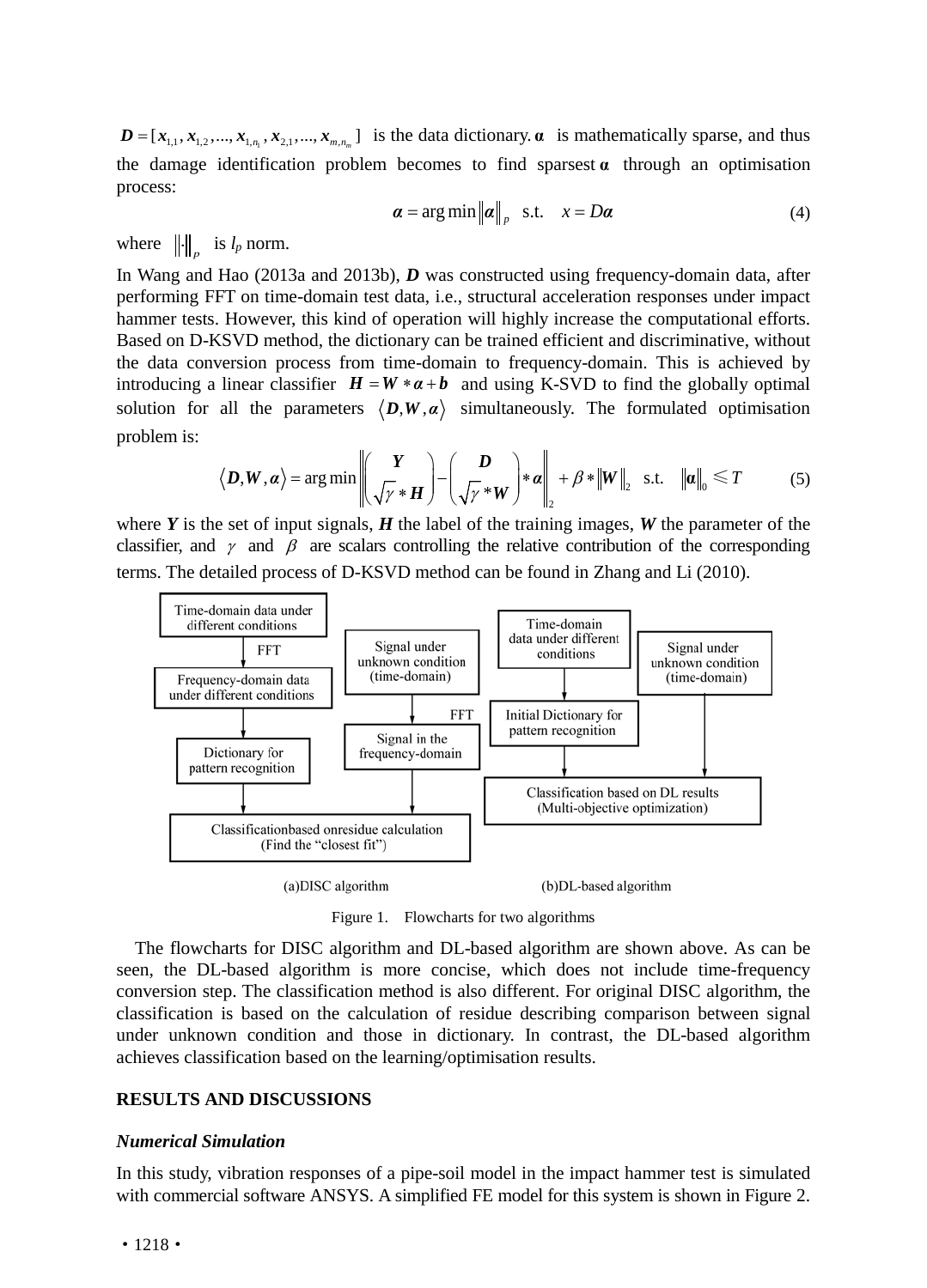In this model, the 5.936m steel pipe is modelled as a beam and the soil under the pipe is simplified as distributed springs. The pipe is divided into 16 parts and a total of 16 springs under each part are considered. The concrete blocks at two ends of the pipe are simulated as two rotational springs. The detailed geometrical and material properties of this structure can be found in Wang *et al.* (2010). According to experimental conditions, the vibration time history induced by impact hammer is simulated. The hitting point is selected as 0.19*L* (*L*=5.936m) to the left end of the pipe. The impact force is simulated as a unit load acting on the pipe vertically downwards, for 1ms duration. The accelerations at these two points are recorded for 1s, and then normalised, as it is a common step in tests. The sensing points are selected as 1/8*L* to the left end of the pipe and 7/16*L* to the right end of the pipe, respectively.



Figure 2. Simplified pipe-soil interaction finite element model

Extensive numerical simulation works on the above model were conducted to construct the initial dictionary. For pipe damage, damage severity  $\theta$  is defined as the stiffness ratio between the pipe elements with and without damage, and damage location  $L_p$  is the number of pipe segment. Overall, the pipe includes 16 segments. The damage severities are considered to vary from 0.1 (90% damage) to 1.0 (intact) with 0.1 increments. Since two sensing points are recorded in this study, the number of atoms in the initial dictionary is 320.

## *Damage identification results*

In this study, D-KSVD method is incorporated to the damage identification algorithm. The successful implementation of this method needs definition of the following parameters: dictionary size, iteration number, and classes. Based on extensive simulation results, optimal parameters are selected as a trade-off between accuracy and efficiency, i.e., 160 for dictionary size and 150 for iteration number. As for classes, they are defined by two ways in order, and represented by a matrix. Firstly, 16 classes are divided based on damage locations, and secondly, 10 classes are allocated based on damage severities.

To assess the performance of the proposed method, 4 cases were randomly selected, i.e., *L<sub>p</sub>*=13, *θ*=0.9; *L<sub>p</sub>*=13, *θ*=0.2; *L<sub>p</sub>*=4, *θ*=0.1; *L<sub>p</sub>*=3, *θ*=0.8. At first, only data from sensing point 1 were used for damage identification. The numerical simulation results were added with white noise at 0%, 1%, 5% and 10% levels. The identification results can be found in Table 1. As can be seen, by using the proposed method, damage localisation results are reliable with noise level  $\leq 5\%$ , irrespective of damage locations and severities. At 10% noise level, the identified damage locations become unstable and even random. The results shown in Table 1 are just one example. This further demonstrates that noise has obviously negative effects on the performance of time-domain damage identification methods. As for damage quantification, the algorithm can achieve the correct damage severity in all cases.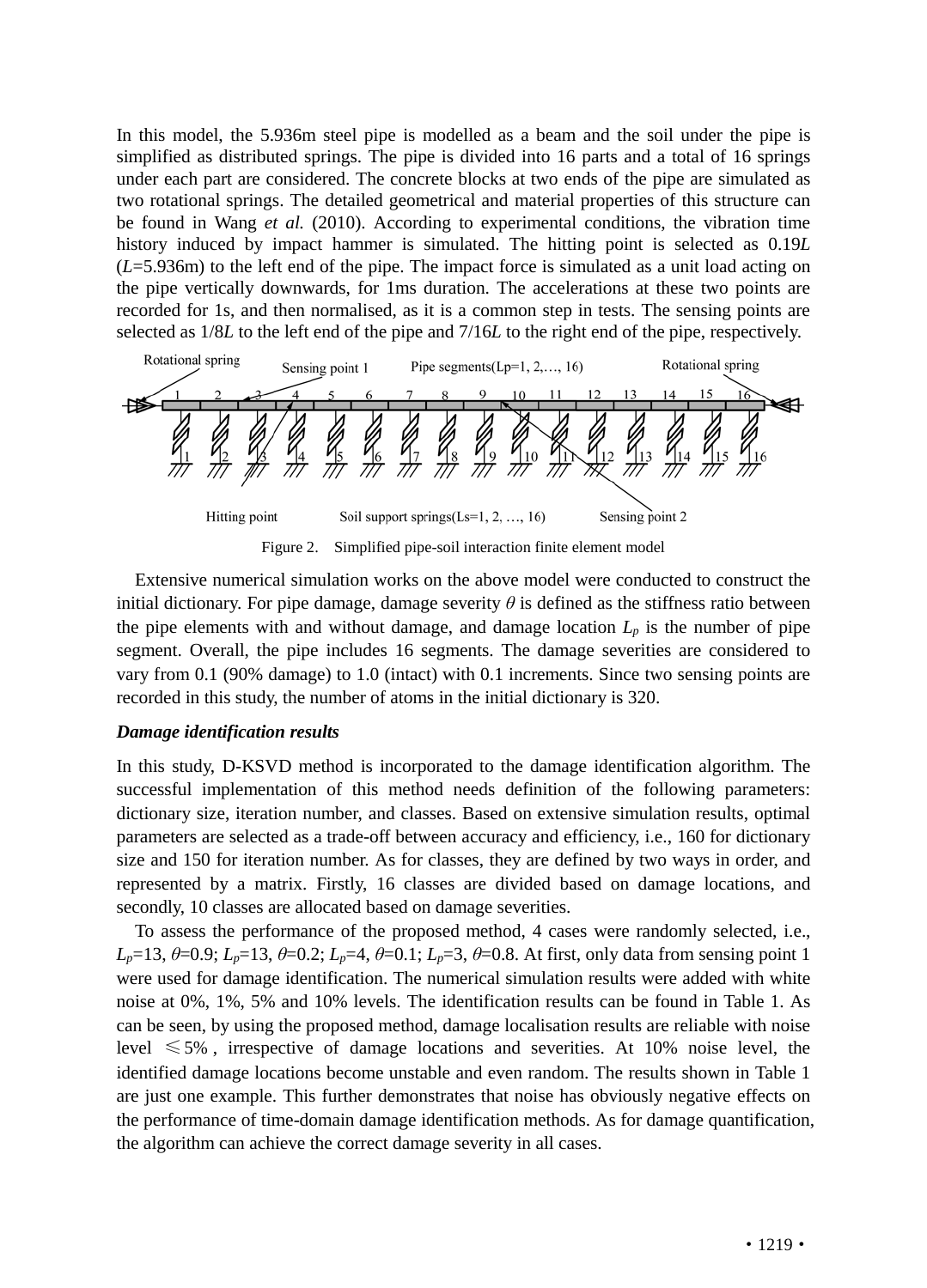| Cases                | Damage localisation |            |            |            | Damage quantification |                |                |                |
|----------------------|---------------------|------------|------------|------------|-----------------------|----------------|----------------|----------------|
|                      | No noise            | 1% noise   | 5% noise   | 10% noise  | No noise              | 1% noise       | 5% noise       | 10% noise      |
| $L_n=13, \theta=0.9$ | $L_n = 13$          | $L_n = 13$ | $L_n = 13$ | $L_p=7$    | $\theta = 0.9$        | $\theta = 0.9$ | $\theta = 0.9$ | $\theta = 0.9$ |
| $L_n=13, \theta=0.2$ | $L_n = 13$          | $L_n = 13$ | $L_n = 13$ | $Lp=16$    | $\theta = 0.2$        | $\theta = 0.2$ | $\theta = 0.2$ | $\theta = 0.2$ |
| $L_n=4, \theta=0.1$  | $L_n=4$             | $L_n=4$    | $L_n=4$    | $L_p = 13$ | $\theta = 0.1$        | $\theta = 0.1$ | $\theta = 0.1$ | $\theta = 0.1$ |
| $L_n=3, \theta=0.8$  | $L_n=3$             | $L_n=3$    | $L_n=3$    | $L_p = 14$ | $\theta = 0.8$        | $\theta = 0.8$ | $\theta = 0.8$ | $\theta = 0.8$ |

Table 1. Damage localisation and quantification results using information from sensing point 1

\* Wrong identification results were underlined.

To examine the identification accuracy using information from sensing point 2, the parametric studies on the same cases were conducted. The results were summarised in Table 2, which can be found much worse than those from point 1. When the damage location is far away from the impact hitting point and damage severity is small (case:  $L_p=13$ ,  $\theta=0.9$ ), even under no noise, the damage cannot be localised. The reason is that when sensing point is far away from the hitting point, the structural vibration responses become smaller and insensitive to damage. Similarly, damage quantification results are better than localisation. However, the worst case ( $L_p$ =13,  $\theta$ =0.9) overestimated the damage, even under 5% noise.

Table 2. Damage localisation and quantification results using information from sensing point 2

| Cases                | Damage localisation |            |          |            | Damage quantification |                |                |                |
|----------------------|---------------------|------------|----------|------------|-----------------------|----------------|----------------|----------------|
|                      | No noise            | 1% noise   | 5% noise | 10% noise  | No noise              | 1% noise       | 5% noise       | 10% noise      |
| $L_n=13, \theta=0.9$ | $Lp=16$             | $L_p=16$   | $L_p=12$ | $L_p=8$    | $\theta = 0.9$        | $\theta = 0.9$ | $\theta = 0.8$ | $\theta = 0.7$ |
| $L_n=13, \theta=0.2$ | $L_n = 13$          | $L_n = 13$ | $L_p=12$ | $L_p = 14$ | $\theta = 0.2$        | $\theta = 0.2$ | $\theta = 0.2$ | $\theta = 0.2$ |
| $L_n=4, \theta=0.1$  | $L_n=4$             | $L_n=4$    | $L_n=4$  | $L_p = 12$ | $\theta = 0.1$        | $\theta = 0.1$ | $\theta = 0.1$ | $\theta = 0.8$ |
| $L_n=3, \theta=0.8$  | $L_n=3$             | $L_n=3$    | $L_p=1$  | $L_p=7$    | $\theta = 0.8$        | $\theta = 0.8$ | $\theta = 0.8$ | $\theta = 0.7$ |

\* Wrong identification results were underlined.

The time-domain damage identification methods are more susceptible to noise than the frequency-domain methods. In this study, if the sensing point is close to impact hitting point, the damage can be localised and quantified accurately under a normal noise level (5%). In contrast, the results from sensing point 2 are unacceptable, especially for damage localisation. This clearly suggests that the sensing and hitting points for this method should be carefully selected.

Except for the selection of hitting point and sensing points, the construction of initial dictionary is crucial for this method. The more signals can be incorporated, the more refined results can be obtained. Fortunately, for on-line SHM system, enormous data can be collected every day. If they are incorporated in the initial dictionary in this method, the performance of this method will be more reliable.

## **CONCLUSIONS**

This paper applied up-to-date pattern recognition techniques, i.e., DL, to developing an innovative time-domain damage identification method. The time-domain data extracted from sensors can be directly employed to learn a discriminative dictionary for damage identification. A complex pipe-soil interaction system was used to demonstrate the performances of the proposed method. Accelerations at two sensing points under impact hammer force were simulated and employed to construct the initial dictionary. The results demonstrate that the performance of the proposed method is affected by two main factors, i.e., noise level and the location of impact hitting and sensing points. If the sensing point is close to impact force and the noise level is normal (5%), damage can be efficiently and correctly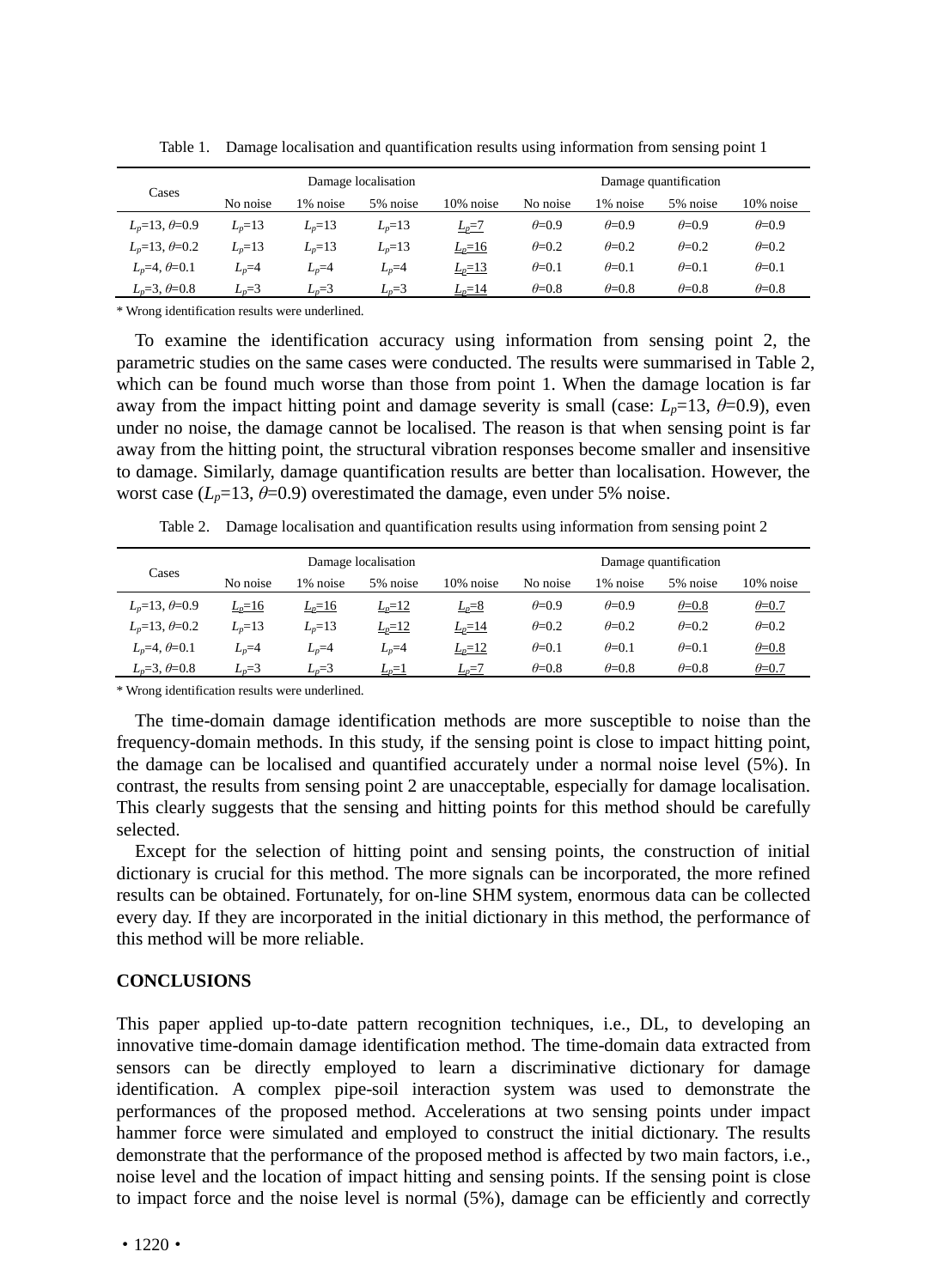localised and quantified, irrespective of damage locations. The proposed method is promising as an effective time-domain damage identification algorithm for on-line SHM system. Future efforts can be placed on the selection of hitting and sensing points, and the construction of initial dictionary.

### **ACKNOWLEDGMENTS**

This study is partially supported by Collaborative Research Center for Integrated Engineering Asset Management (CIEAM II project).

### **REFERENCES**

- Aharon, M., Elad, M. and Bruckstein A. (2006). K-SVD: an algorithm for designing overcomplete dictionaries for sparse representation. *IEEE Transactions on Signal Processing*, 54(11), 4311-4322.
- Alvandi, A. and Cremona, C. (2006).Assessment of vibration-based damage identification techniques. *Journal of Sound and Vibration*, 292(1-2), 179-202.
- Ay, A.M. and Wang, Y. (2014). Structural damage identification based on self-fitting ARMAX model and multi-sensor data fusion. *Structural Health Monitoring*. 13(4), 445-460.
- Brownjohn, J.M.W., Xia, P.Q., Hao, H. and Xia, Y. (2001). Civil structure condition assessment by FE model updating: methodology and case studies. *Finite Elements in Analysis and Design*, 37(10), 761-775.
- Domaneschi, M., Limongelli, M.P. and Martinelli, L. (2013). Vibration Based Damage Localization Using MEMS on a Suspension Bridge Model. *Smart Structures and Systems*, 12(6), 679-694.
- Elad, M. and Aharon, M. (2006). Image denoising via sparse and redundant representations over learned dictionaries. *IEEE Transactions on Image Processing*, 15(12), 3736-3745.
- Friswell, M.I. (2007). Damage identification using inverse methods. *Philosophical Transactions of The Royal Society A*, 365, 393-410.
- Jaishi, B. and Ren, W.X. (2006). Damage detection by finite element model updating using modal flexibility residual. *Journal of Sound and Vibration*, 290(1-2), 369-387.
- Mairal, J., Ponce, J., Sapiro, G., Zisserman, A. and Bach, F.R. (2008). Supervised dictionary learning. *Advances in Neural Information Processing System*, *NIPS* 2008.
- Mairal, J., Bach, F. and Ponce, J. (2012). Task-driven dictionary learning. *IEEE Transactions on Pattern Analysis and Machine Intelligence*, 34(4), 791-804.
- Pandey, A.K., Biswas, M. and Samman, M.M. (1991). Damage detection from changes in curvature mode shapes. *Journal of Sound and Vibration*, 145(2), 321-332.
- Rubinstein, R., Bruckstein, A.M. and Elad, M. (2010). Dictionaries for sparse representation modelling. *IEEE Proceedings*, 98(6), 1045-1057.
- Salawu, O.S. (1997). Detection of structural damage through changes in frequency: a review. *Engineering Structures*, 19(9), 718-723.
- Shi, Z.Y., Law, S.S. and Zhang, L.M. (2000). Structural damage detection from modal strain energy change. *Journal of Engineering Mechanics, ASCE*, 126(12), 1216-1223.
- Wang, Y. and Hao, H. (2013a). Damage identification scheme based on compressive sensing. *Journal of Computing in Civil Engineering, ASCE*. (DOI: 10.1061/(ASCE) CP.1943-5487. 0000324).
- Wang, Y. and Hao, H. (2013b). Damage identification scheme via sparse representation. *6th International Conference on Structural Health Monitoring of Intelligent Infrastructure*, Hong Kong, 9-11 December 2013.
- Wang, Y. and Hao, H. (2014). Guided-wave-based method for concrete de-bonding damage